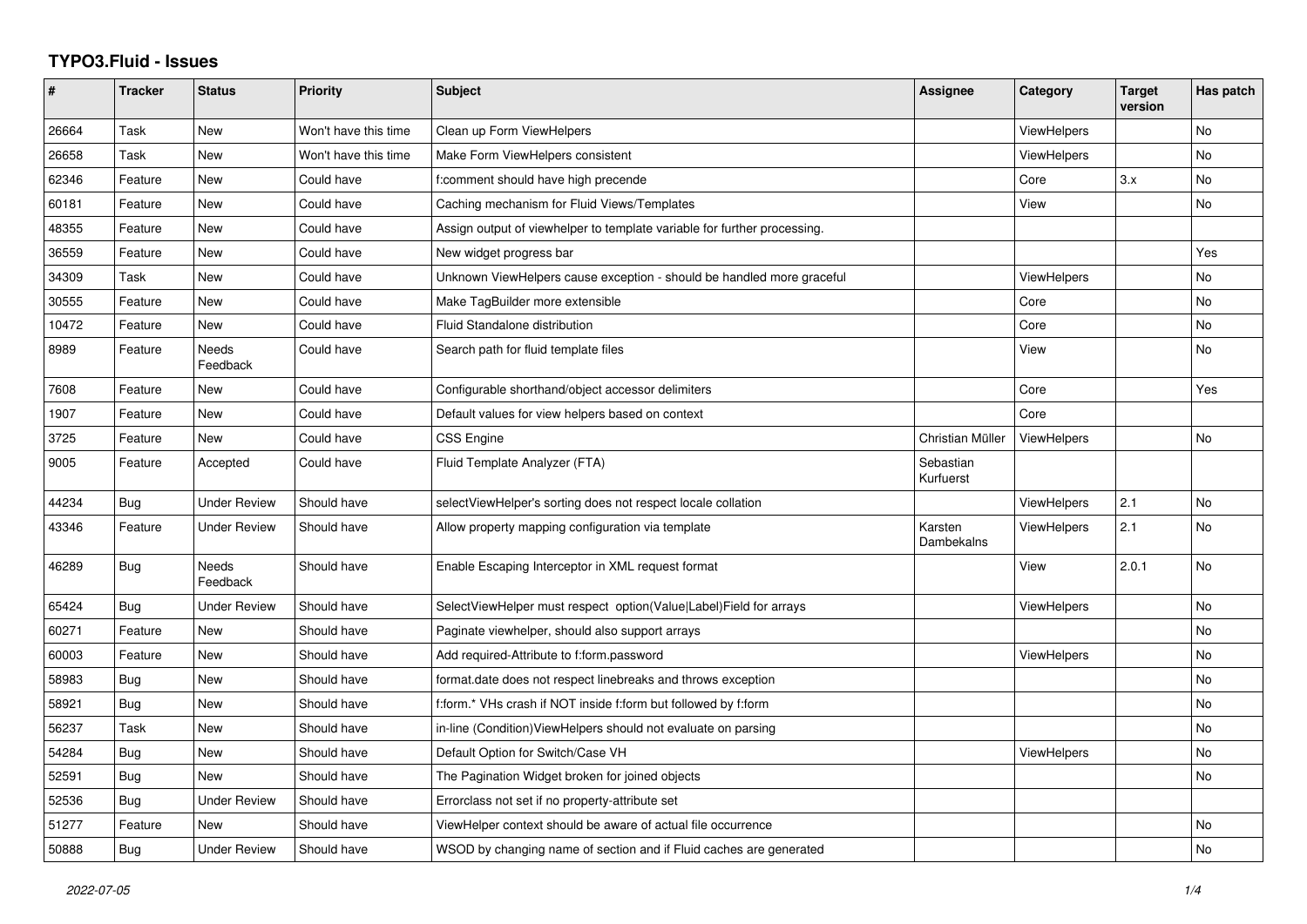| ∦     | <b>Tracker</b> | <b>Status</b>       | <b>Priority</b> | Subject                                                                                                     | Assignee | Category    | <b>Target</b><br>version | Has patch     |
|-------|----------------|---------------------|-----------------|-------------------------------------------------------------------------------------------------------------|----------|-------------|--------------------------|---------------|
| 49756 | Feature        | <b>Under Review</b> | Should have     | Select values by array key in checkbox viewhelper                                                           |          |             |                          | <b>No</b>     |
| 49600 | Bug            | New                 | Should have     | f:form tag shown as a HTML on frontend                                                                      |          | ViewHelpers |                          | No            |
| 47669 | Task           | New                 | Should have     | FormViewHelper does not define the default request method                                                   |          |             |                          | No            |
| 47006 | Bug            | <b>Under Review</b> | Should have     | widget identifier are not unique                                                                            |          |             |                          | No            |
| 46545 | Feature        | New                 | Should have     | Better support for arrays in options of SelectViewHelper                                                    |          |             |                          | No            |
| 46257 | Feature        | <b>Under Review</b> | Should have     | Add escape sequence support for Fluid                                                                       |          | Core        |                          | No            |
| 46091 | Task           | Needs<br>Feedback   | Should have     | Show source file name and position on exceptions during parsing                                             |          |             |                          | No            |
| 45394 | Task           | New                 | Should have     | Forwardport Unit test for standalone view                                                                   |          | View        |                          | No            |
| 45345 | Feature        | Needs<br>Feedback   | Should have     | Easy to use comments for fluid that won't show in output                                                    |          |             |                          |               |
| 45153 | Feature        | New                 | Should have     | f:be.menus.actionMenuItem - Detection of the current select option is insufficient                          |          |             |                          | No            |
| 43072 | Task           | New                 | Should have     | Remove TOKENS for adding templates fallback in Backporter                                                   |          | View        |                          | No            |
| 43071 | Task           | New                 | Should have     | Remove TOKENS for adding fallback teplates in B                                                             |          |             |                          | No            |
| 42743 | Task           | New                 | Should have     | Remove inline style for hidden form fields                                                                  |          |             |                          | No            |
| 42397 | Feature        | New                 | Should have     | Missing viewhelper for general links                                                                        |          |             |                          | No            |
| 40081 | Feature        | New                 | Should have     | Allow assigned variables as keys in arrays                                                                  |          |             |                          | No            |
| 39990 | Bug            | New                 | Should have     | Same form twice in one template: hidden fields for empty values are only rendered<br>once                   |          | Core        |                          | No            |
| 39936 | Feature        | <b>New</b>          | Should have     | registerTagAttribute should handle default values                                                           |          | ViewHelpers |                          | No            |
| 38130 | Feature        | New                 | Should have     | Checkboxes and multiple select fields should have an assignable default value                               |          |             |                          | No            |
| 37619 | Bug            | <b>New</b>          | Should have     | Fatal Error when using variable in name attribute of Section ViewHelper                                     |          | ViewHelpers |                          | No            |
| 36655 | Bug            | New                 | Should have     | <b>Pagination Links</b>                                                                                     |          | Widgets     |                          | No            |
| 36410 | Feature        | New                 | Should have     | Allow templates to send arguments back to layout                                                            |          | ViewHelpers |                          | No            |
| 34682 | Bug            | <b>Under Review</b> | Should have     | Radio Button missing checked on validation error                                                            |          | ViewHelpers |                          | No            |
| 33215 | Feature        | New                 | Should have     | RFC: Dynamic values in ObjectAccess paths                                                                   |          |             |                          | No            |
| 32035 | Task           | New                 | Should have     | Improve fluid error messages                                                                                |          | Core        |                          | Yes           |
| 31955 | Feature        | New                 | Should have     | f:uri.widget                                                                                                |          | Widgets     |                          | No            |
| 30937 | <b>Bug</b>     | New                 | Should have     | CropViewHelper stringToTruncate can't be supplied so it can't be easily extended                            |          | ViewHelpers |                          | Yes           |
| 28554 | <b>Bug</b>     | New                 | Should have     | (v4) implement feature flag to disable caching                                                              |          |             |                          | No            |
| 28553 | <b>Bug</b>     | New                 | Should have     | improve XHProf test setup                                                                                   |          |             |                          | No            |
| 28552 | <b>Bug</b>     | New                 | Should have     | (v5) write ViewHelper test for compiled run; adjust functional test to do two passes<br>(uncached & cached) |          |             |                          | No            |
| 28550 | <b>Bug</b>     | New                 | Should have     | (v4) make widgets cacheable, i.e. not implement childnodeaccess interface                                   |          |             |                          | $\mathsf{No}$ |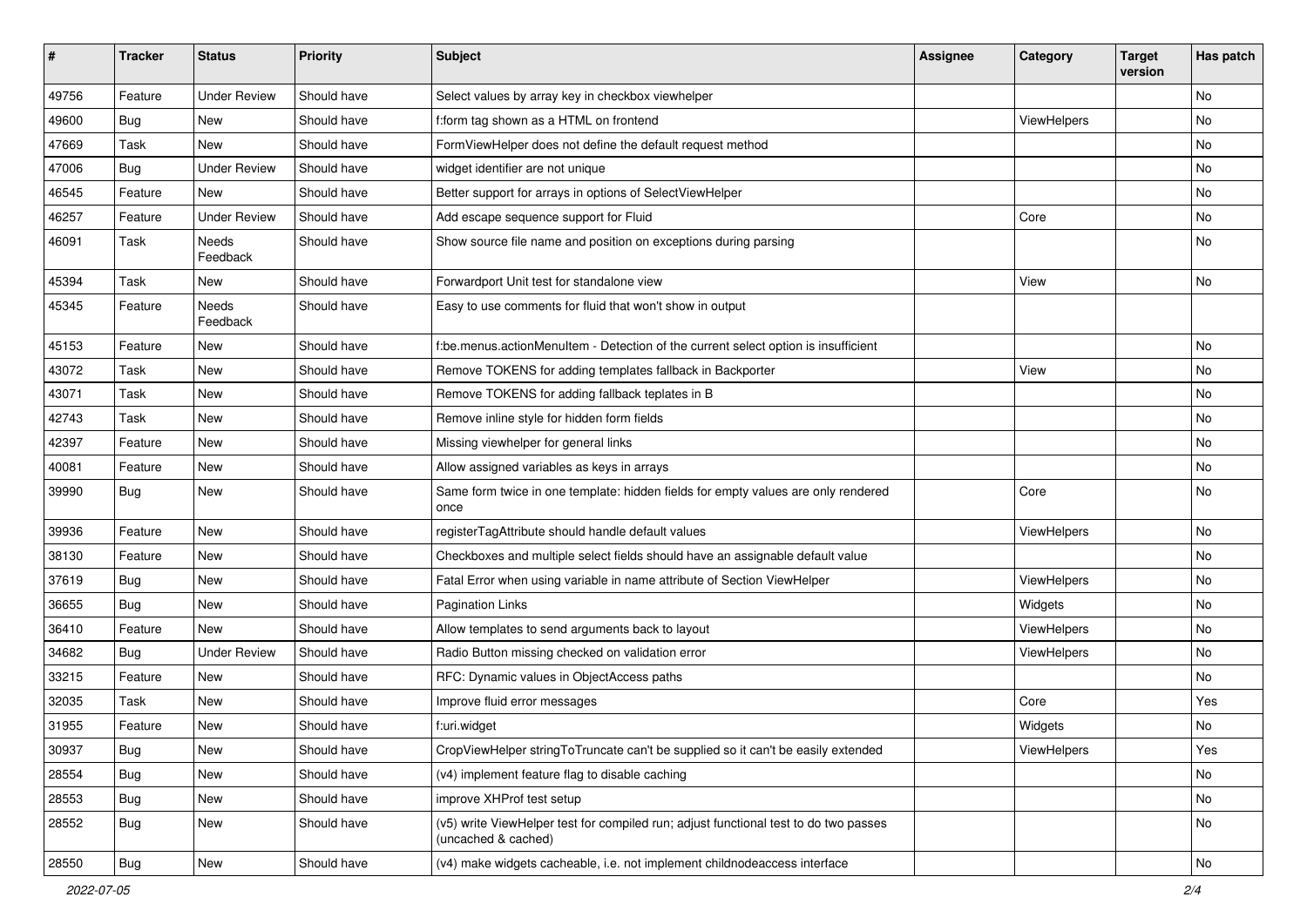| #     | <b>Tracker</b> | <b>Status</b>            | <b>Priority</b> | <b>Subject</b>                                                                                         | <b>Assignee</b>             | Category           | <b>Target</b><br>version | Has patch |
|-------|----------------|--------------------------|-----------------|--------------------------------------------------------------------------------------------------------|-----------------------------|--------------------|--------------------------|-----------|
| 28549 | Bug            | New                      | Should have     | make widgets cacheable, i.e. not implement childnodeaccess interface                                   |                             |                    |                          | No        |
| 13045 | Bug            | New                      | Should have     | Entity decode of strings are different between if-conditions and output of variable                    |                             |                    |                          |           |
| 10911 | Task           | New                      | Should have     | Tx_Fluid_ViewHelpers_Form_AbstractFormViewHelper->renderHiddenIdentityField<br>should be more reliable |                             | ViewHelpers        |                          | No        |
| 9950  | Task           | New                      | Should have     | Binding to nested arrays impossible for form-elements                                                  |                             | ViewHelpers        |                          |           |
| 9514  | Feature        | New                      | Should have     | Support explicit Array Arguments for ViewHelpers                                                       |                             |                    |                          |           |
| 8648  | Bug            | New                      | Should have     | format.crop ViewHelper should support all features of the crop stdWrap function                        |                             | ViewHelpers        |                          | No        |
| 4704  | Feature        | New                      | Should have     | Improve parsing exception messages                                                                     |                             | Core               |                          |           |
| 3481  | Bug            | New                      | Should have     | Use ViewHelperVariableContainer in PostParseFacet                                                      |                             | Core               |                          | No        |
| 3291  | Feature        | Needs<br>Feedback        | Should have     | Cacheable viewhelpers                                                                                  |                             |                    |                          | No        |
| 54195 | Task           | New                      | Should have     | Rename and move FormViewHelper's errorClass value, currently 'f3-form-error'                           | Adrian Föder                | <b>ViewHelpers</b> |                          | No        |
| 58862 | Bug            | Needs<br>Feedback        | Should have     | FormViewHelper doesn't accept NULL as value for \$arguments                                            | <b>Bastian</b><br>Waidelich | ViewHelpers        |                          | Yes       |
| 53806 | Bug            | Under Review             | Should have     | Paginate widget maximumNumberOfLinks rendering wrong number of links                                   | <b>Bastian</b><br>Waidelich | Widgets            |                          | No        |
| 55008 | Bug            | Under Review             | Should have     | Interceptors should be used in Partials                                                                | Christian Müller            |                    |                          | No        |
| 37095 | Feature        | New                      | Should have     | It should be possible to set a different template on a Fluid TemplateView inside an<br>action          | Christopher<br>Hlubek       |                    |                          | No        |
| 8491  | Task           | <b>Needs</b><br>Feedback | Should have     | link.action and uri.action differ in absolute argument                                                 | Karsten<br>Dambekalns       | ViewHelpers        |                          | No        |
| 52640 | Feature        | Under Review             | Should have     | Create an UnlessViewHelper as opposite to the IfViewHelper                                             | Marc Neuhaus                |                    |                          | No        |
| 28551 | Bug            | Accepted                 | Should have     | (v4) backport VHTest                                                                                   | Sebastian<br>Kurfuerst      |                    |                          | No        |
| 12863 | Bug            | New                      | Should have     | Attributes of a viewhelper can't contain a '-'                                                         | Sebastian<br>Kurfuerst      | Core               |                          | No        |
| 5933  | Feature        | Accepted                 | Should have     | Optional section rendering                                                                             | Sebastian<br>Kurfuerst      | ViewHelpers        |                          | No        |
| 33394 | Feature        | Needs<br>Feedback        | Should have     | Logical expression parser for BooleanNode                                                              | <b>Tobias Liebig</b>        | Core               |                          | No        |
| 52419 | i Bug          | New                      | Should have     | Wrong PHPDocs notation for default value inline f:translate viewhelper                                 |                             |                    | 2.0                      | No        |
| 36662 | Bug            | Needs<br>Feedback        | Should have     | Checked state isn't always correct when property is collection                                         | Kevin Ulrich<br>Moschallski | ViewHelpers        | 1.1.1                    | No        |
| 40998 | <b>Bug</b>     | <b>Under Review</b>      | Should have     | Missing parent request namespaces in form field name prefix                                            | Sebastian<br>Kurfuerst      | ViewHelpers        | 1.1.1                    | No        |
| 45384 | Bug            | New                      | Must have       | Persisted entity object in widget-configuration cannot be deserialized (after reload)                  |                             | Widgets            | 2.0.1                    | No        |
| 60856 | <b>Bug</b>     | New                      | Must have       | Target attribute not supported by the form viewhelper                                                  |                             | ViewHelpers        |                          | Yes       |